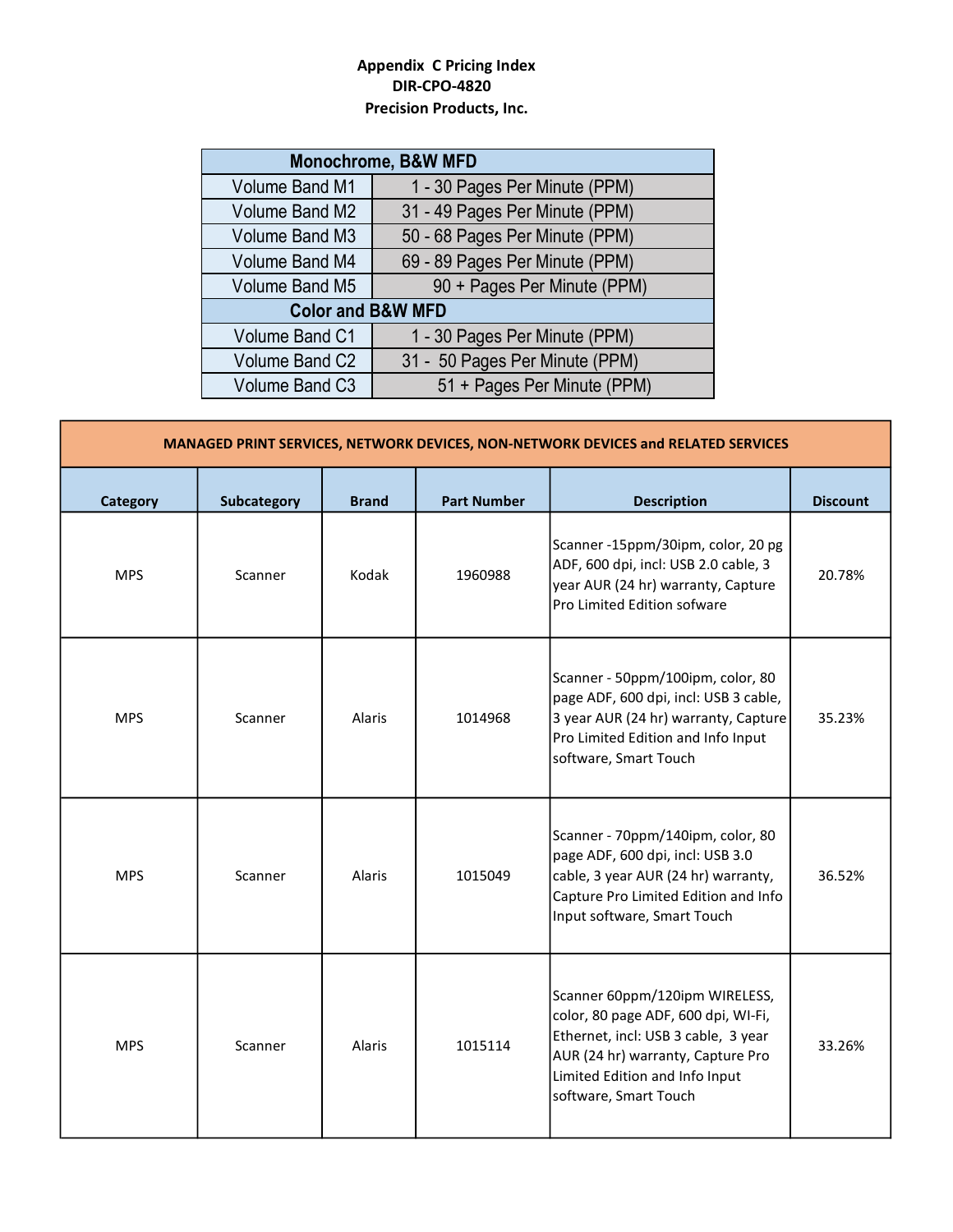| MANAGED PRINT SERVICES, NETWORK DEVICES, NON-NETWORK DEVICES and RELATED SERVICES |             |              |                    |                                                                                                                                                                                                             |                 |
|-----------------------------------------------------------------------------------|-------------|--------------|--------------------|-------------------------------------------------------------------------------------------------------------------------------------------------------------------------------------------------------------|-----------------|
| Category                                                                          | Subcategory | <b>Brand</b> | <b>Part Number</b> | <b>Description</b>                                                                                                                                                                                          | <b>Discount</b> |
| <b>MPS</b>                                                                        | Scanner     | Alaris       | 1015189            | 80ppm/160ipm WIRELESS, color, 80<br>page ADF, 600 dpi, WI-Fi, Ethernet,<br>incl: USB 3 cable, 3 year AUR (24 hr)<br>warranty, Capture Pro Limited<br>Edition and Info Input software,<br><b>Smart Touch</b> | 28.58%          |
| <b>MPS</b>                                                                        | Scanner     | Kodak        | 1948975            | Kodak Scan Station 710 AUR NBD<br>Warranty Extends to 1 YR                                                                                                                                                  | 12.45%          |
| <b>MPS</b>                                                                        | Scanner     | Kodak        | 1013572            | Kodak Scan Station 710 AUR NBD<br>Warranty Extends to 3 Years                                                                                                                                               | 13.74%          |
| <b>MPS</b>                                                                        | Scanner     | Kodak        | 1433283            | Scanner - 85ppm/170ipm, color, 300<br>pg ADF + integrated flatbed, 600 dpi.<br>incl: USB 3.0 cable & 10/100/1000<br>Ethernet, 3 month ON-Site, Capture<br>Pro Limited Edition software, Smart<br>Touch.     | 28.03%          |
| <b>MPS</b>                                                                        | Scanner     | Kodak        | 8001703            | Scanner - 85ppm/170ipm, color, 300<br>pg ADF + integrated flatbed, 600 dpi.<br>incl: USB 3.0 cable & 10/100/1000<br>Ethernet, 3 month ON-Site, Capture<br>Pro Limited Edition software, Smart<br>Touch      | 17.51%          |
| <b>MPS</b>                                                                        | Scanner     | Kodak        | 8006397            | Scanner - 85ppm/170ipm, color, 300<br>pg ADF + integrated flatbed, 600 dpi.<br>incl: USB 3.0 cable & 10/100/1000<br>Ethernet, 3 month ON-Site, Capture<br>Pro Limited Edition software, Smart<br>Touch.     | 14.06%          |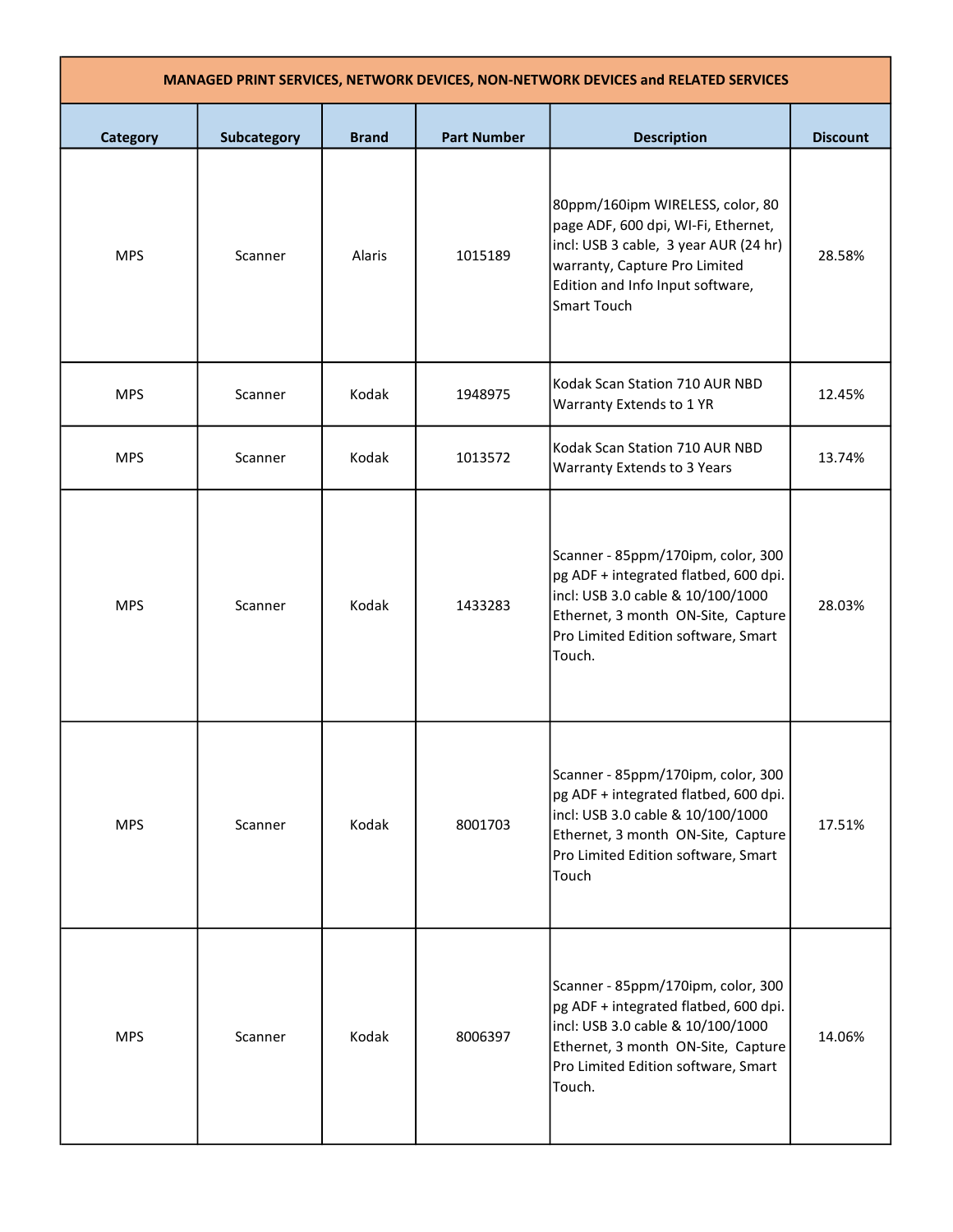| <b>MANAGED PRINT SERVICES, NETWORK DEVICES, NON-NETWORK DEVICES and RELATED SERVICES</b> |             |              |                    |                                                                                                                                                                             |                 |
|------------------------------------------------------------------------------------------|-------------|--------------|--------------------|-----------------------------------------------------------------------------------------------------------------------------------------------------------------------------|-----------------|
| <b>Category</b>                                                                          | Subcategory | <b>Brand</b> | <b>Part Number</b> | <b>Description</b>                                                                                                                                                          | <b>Discount</b> |
| <b>MPS</b>                                                                               | Scanner     | Kodak        | 1681006            | Scanner - 110ppm/220ipm, color,<br>500 pg ADF, 600 dpi. incl: USB 3.0<br>cable, 3 month On-Site (5x9x24)<br>warranty, Capture Pro Limited<br>Edition software, Smart Touch. | 21.84%          |
| <b>MPS</b>                                                                               | Scanner     | Kodak        | 1820893            | Scanner - Kodak i4250 warranty<br>uplift to 1 Yr OnSite NBD, 1 PM/yr                                                                                                        | 13.01%          |
| <b>MPS</b>                                                                               | Scanner     | Kodak        | 1947092            | Scanner - Kodak i4250 warranty<br>uplift to 3 Yr OnSite NBD, 1 PM/yr                                                                                                        | 7.21%           |
| <b>MPS</b>                                                                               | Scanner     | Kodak        | 1218940            | Scanner - Imprinter for i4250, i4650,<br>i4850 scanners                                                                                                                     | 6.18%           |
| <b>MPS</b>                                                                               | Scanner     | Kodak        | 1176031            | Scanner - 130ppm/260ipm, color,<br>500 pg ADF, 600 dpi. incl: USB 3.0<br>cable, 3 month On-Site (5x9x24)                                                                    | 25.90%          |
| <b>MPS</b>                                                                               | Scanner     | Kodak        | 1270156            | Scanner - Kodak i4650 warranty<br>uplift to 1 Yr OnSite NBD, 1 PM/yr                                                                                                        | 18.59%          |
| <b>MPS</b>                                                                               | Scanner     | Kodak        | 1495258            | Scanner - Kodak i4650 warranty<br>uplift to 3 Yr OnSite NBD, 1 PM/yr                                                                                                        | 9.73%           |
| <b>MPS</b>                                                                               | Scanner     | Kodak        | 1738764            | Scanner - 150ppm/300ipm, color,<br>500 pg ADF, 600 dpi. incl: USB 3.0<br>cable, 3 month On-Site (5x9x24)<br>warranty, Capture Pro Limited<br>Edition software.              | 25.59%          |
| <b>MPS</b>                                                                               | Scanner     | Kodak        | 1509892            | Scanner - Kodak i4850 warranty<br>uplift to 1 Yr OnSite NBD, 1 PM/yr                                                                                                        | 19.29%          |
| <b>MPS</b>                                                                               | Scanner     | Kodak        | 1883859            | Scanner - Kodak i4850 warranty<br>uplift to 1 Yr OnSite NBD, 1 PM/yr.                                                                                                       | 6.95%           |
| <b>MPS</b>                                                                               | Scanner     | Kodak        | 1524677            | Scanner - 150ppm/300ipm, color,<br>750 pg ADF, 600 dpi. incl: USB 2.0<br>cable, 3 month On-Site (5x9x24)<br>warranty                                                        | 27.47%          |
| <b>MPS</b>                                                                               | Scanner     | Kodak        | 1759380            | Scanner - 150ppm/300ipm, color,<br>750 pg ADF, VRS Image Processing,<br>600 dpi. incl: VRS Professional, USB<br>2.0 cable, 3 month On-Site (5x9x24)<br>warranty             | 27.47%          |
| <b>MPS</b>                                                                               | Scanner     | Kodak        | 1230473            | Scanner - Kodak i52x0 warranty<br>uplift to 1 Yr OnSite 4-Hr, 1 PM/yr                                                                                                       | 15.99%          |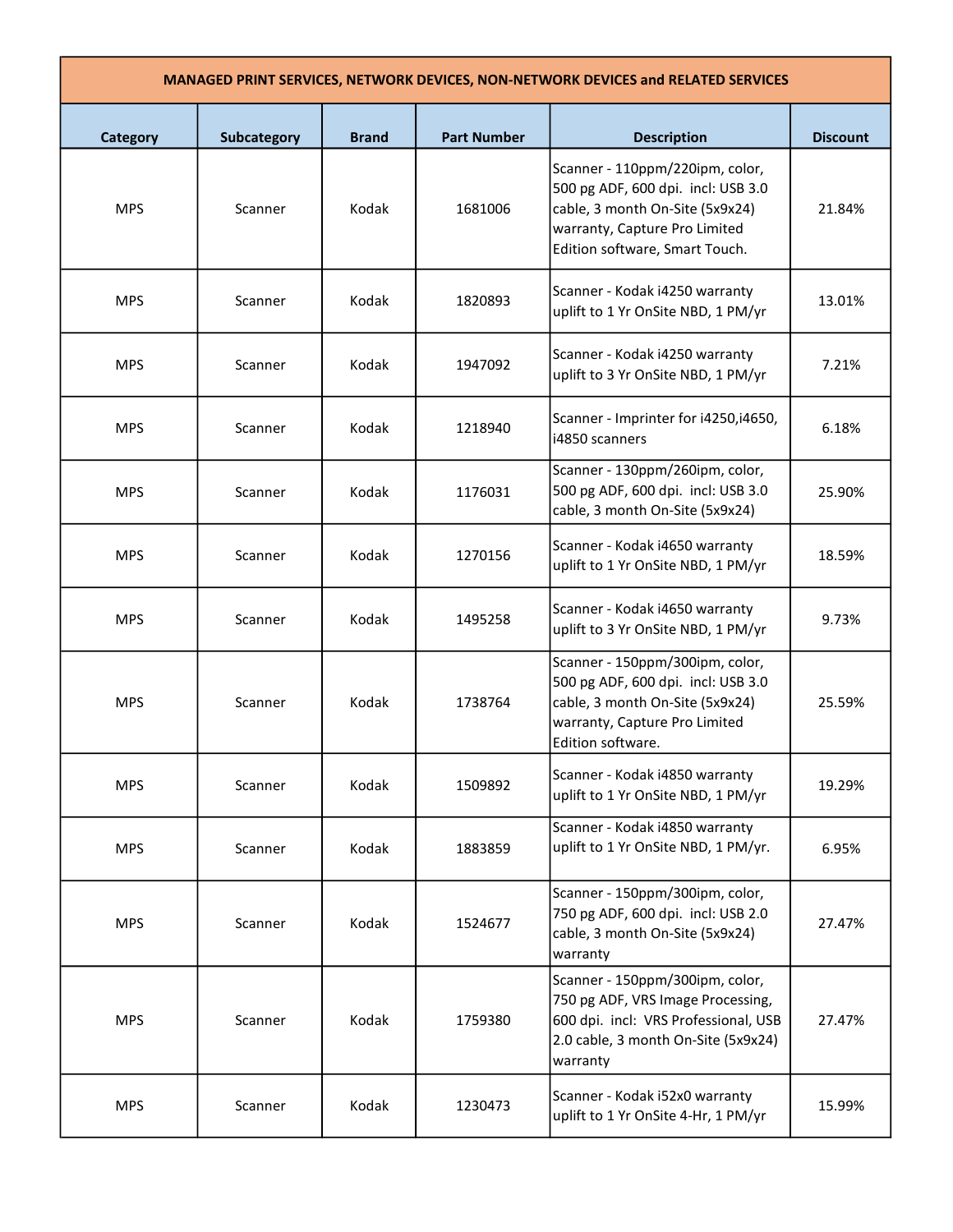| <b>Category</b> | Subcategory | <b>Brand</b> | <b>Part Number</b> | <b>Description</b>                                                                                                                                                 | <b>Discount</b> |
|-----------------|-------------|--------------|--------------------|--------------------------------------------------------------------------------------------------------------------------------------------------------------------|-----------------|
| <b>MPS</b>      | Scanner     | Kodak        | 1671528            | Scanner - Kodak i52x0 warranty<br>uplift to 3 Yr OnSite NBD, 1 PM/yr                                                                                               | 8.86%           |
| <b>MPS</b>      | Scanner     | Kodak        | 1323658            | Scanner - Image Capture Software -<br>Capture Pro Group E<br>1 YR (for<br>Kodak i52x0 scanners)                                                                    | 24.63%          |
| <b>MPS</b>      | Scanner     | Kodak        | 1207844            | Scanner - Kodak i5650                                                                                                                                              | 27.55%          |
| <b>MPS</b>      | Scanner     | Kodak        | 1473230            | Scanner - Kodak i56x0 warranty<br>uplift to 1 Yr OnSite 4-Hr, 1 PM/yr                                                                                              | 27.55%          |
| <b>MPS</b>      | Scanner     | Kodak        | 1774082            | Scanner - Kodak i56x0 warranty<br>uplift to 3 Yr OnSite NBD, 1 PM/yr                                                                                               | 17.19%          |
| <b>MPS</b>      | Scanner     | Kodak        | 1790187            | <b>High Volume Batch Scanning</b><br>software for Kodak i56x0 and i56x0S<br>scanners and other "Group F"<br>scanners. 3 YR phone support &<br>Start-up Assistance. | 9.63%           |
| <b>MPS</b>      | Scanner     | Kodak        | 1587468            | Scanner - Image Capture Software -<br>Capture Pro Group F 1-YR (for Kodak<br>i56x0 scanners)                                                                       | 22.03%          |
| <b>MPS</b>      | Scanner     | Kodak        | 1904879            | Scanner - Image Capture Software -<br>Capture Pro Group F 3-YR (for Kodak<br>i56x0 scanners)                                                                       | 22.03%          |
| <b>MPS</b>      | Scanner     | Kodak        | 1396910            | Scanner - 180ppm/360ipm, color,<br>750 pg ADF/ Sort & Stacking tray,<br>600 dpi. incl: USB 3.0 cable, 3<br>month On-Site (5x9x24) warranty.                        | 20.33%          |
| <b>MPS</b>      | Scanner     | Kodak        | 1644905            | Scanner - Kodak i56x0S warranty<br>uplift to 1 Yr OnSite 4-Hr, 1 PM/yr.                                                                                            | 6.43%           |
| <b>MPS</b>      | Scanner     | Kodak        | 1752880            | Scanner - Kodak i5650S warranty<br>uplift to 3 Yr OnSite NBD, 1 PM/yr                                                                                              | 6.43%           |
| <b>MPS</b>      | Scanner     | Kodak        | 1670702            | Scanner - Kodak i56x0S warranty<br>uplift to 1 Yr OnSite 4-Hr, 1 PM/yr.                                                                                            | 15.46%          |
| <b>MPS</b>      | Scanner     | Kodak        | 1143999            | Scanner - Kodak i5650S warranty<br>uplift to 3 Yr OnSite NBD, 1 PM/yr.                                                                                             | 10.30%          |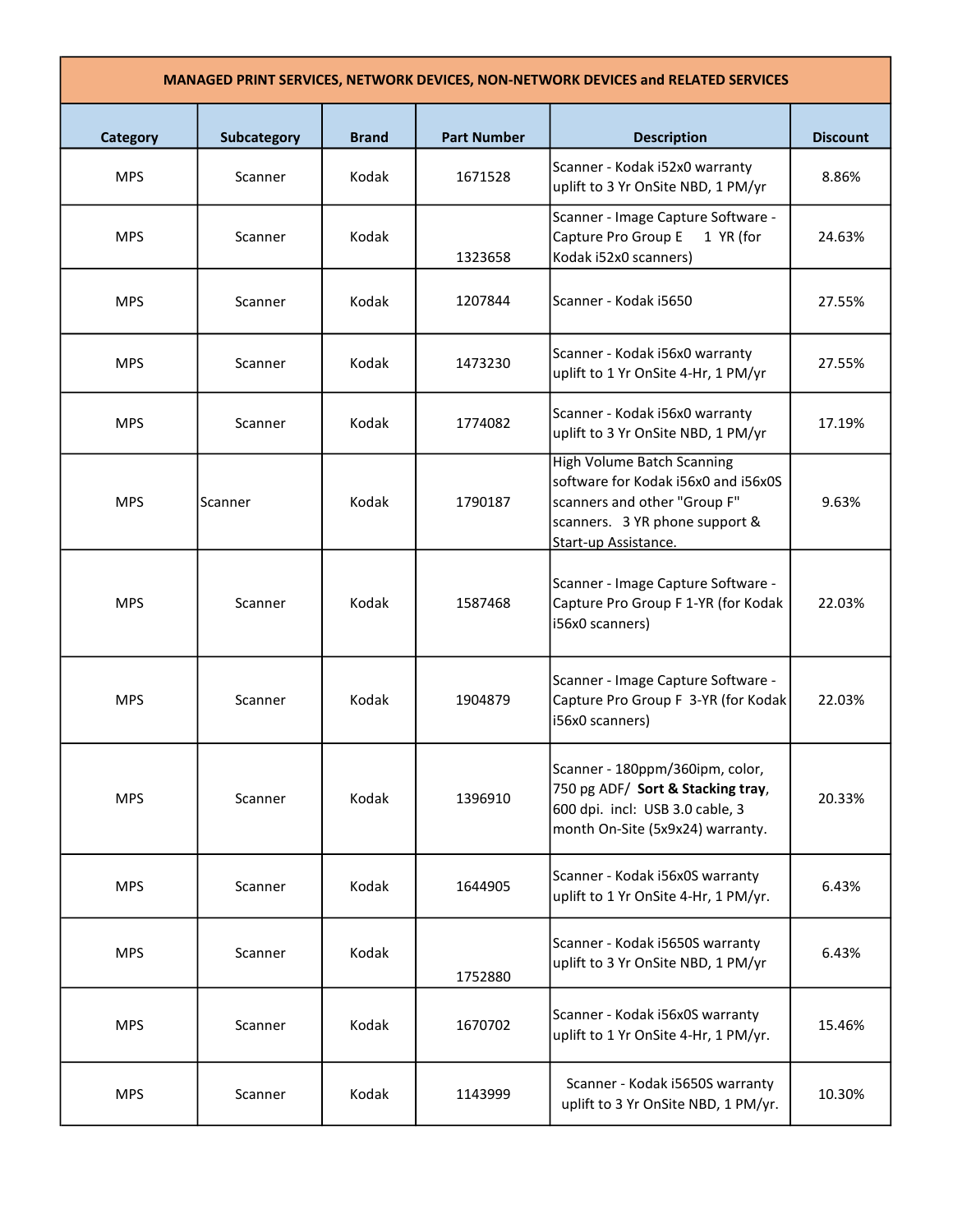| <b>MANAGED PRINT SERVICES, NETWORK DEVICES, NON-NETWORK DEVICES and RELATED SERVICES</b> |                    |              |                    |                                                                                                                                                   |                 |
|------------------------------------------------------------------------------------------|--------------------|--------------|--------------------|---------------------------------------------------------------------------------------------------------------------------------------------------|-----------------|
| <b>Category</b>                                                                          | <b>Subcategory</b> | <b>Brand</b> | <b>Part Number</b> | <b>Description</b>                                                                                                                                | <b>Discount</b> |
| <b>MPS</b>                                                                               | Scanner            | Kodak        | 1615962            | Scanner - 210ppm/420ipm, color,<br>750 pg ADF, 600 dpi. incl: height<br>adjustable pedestal, USB 2.0 cable, 3<br>month On-Site (5x9x24) warranty. | 24.92%          |
| <b>MPS</b>                                                                               | Scanner            | Kodak        | 1568351            | Scanner - Kodak i58x0 warranty<br>uplift to 1 Yr OnSite 4-Hr, 1 PM/yr.                                                                            | 10.72%          |
| <b>MPS</b>                                                                               | Scanner            | Kodak        | 1427046            | Scanner - Kodak i58x0 warranty<br>uplift to 3 Yr OnSite NBD, 1 PM/yr.                                                                             | 3.73%           |
| <b>MPS</b>                                                                               | Scanner            | Kodak        | 1409044            | Scanner - Image Capture Software -<br>Capture Pro Group G 1-YR (for Kodak<br>i58x0 scanners)                                                      | 22.03%          |
| <b>MPS</b>                                                                               | Scanner            | Kodak        | 1180462            | Scanner - Image Capture Software -<br>Capture Pro Group G 3-YR (for Kodak<br>i58x0 scanners)                                                      | 22.03%          |
| <b>MPS</b>                                                                               | Scanner            | Kodak        | 1078161            | Scanner - 210ppm/420ipm, color,<br>750 pg ADF/ Sort & Stacking Trays,<br>600 dpi. incl: USB 2.0 cable, 3<br>month On-Site (5x9x24) warranty.      | 16.20%          |
| <b>MPS</b>                                                                               | Scanner            | Kodak        | 1644905            | Scanner - Kodak Alaris i5x50S System<br>Design Required Prof Serv                                                                                 | 6.43%           |
| <b>MPS</b>                                                                               | Scanner            | Kodak        | 1752880            | Scanner - Kodak Alaris i5x50S Job<br>Config & Adv Train, Required Prof<br>Serv                                                                    | 6.43%           |
| <b>MPS</b>                                                                               | Scanner            | Kodak        | 1694868            | Scanner - Kodak i5850S warranty<br>uplift to 1 Yr OnSite 4-Hr, 1 PM/yr.                                                                           | 10.11%          |
| <b>MPS</b>                                                                               | Scanner            | Kodak        | 1073071            | Scanner - Kodak i5850S warranty<br>uplift to 3 Yr OnSite 4-Hr, 1 PM/yr.                                                                           | 6.93%           |
| <b>MPS</b>                                                                               | Scanner            | Kodak        | 1894351            | scanner - A3 (11.92 X18.15) size<br>Flatbed accessory for<br>i2000/i3000/i4000/SS7xx series<br>connors                                            | 45.21%          |
| <b>MPS</b>                                                                               | Scanner            | Kodak        | 1199470            | Scanner - Legal size Flatbed<br>accessory for<br>i24x0/i26x0/i3000/i4000/SS7xx<br>series scanners. Incl 6 ft cable                                | 29.24%          |
| <b>MPS</b>                                                                               | Scanner            | Kodak        | 1390244            | Scanner - Image Capture Software -<br>Capture Pro Group A 3 YR                                                                                    | 28.43%          |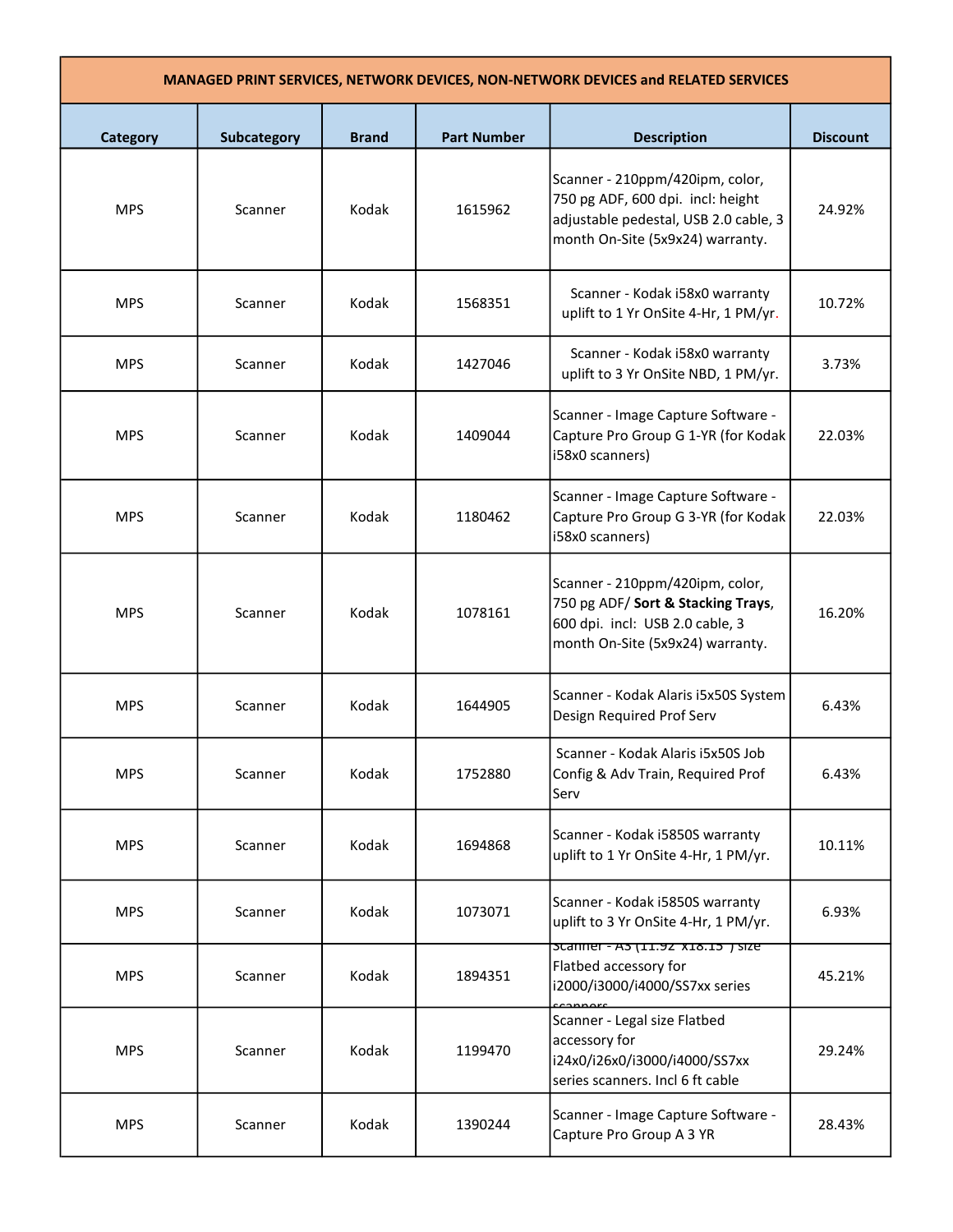| MANAGED PRINT SERVICES, NETWORK DEVICES, NON-NETWORK DEVICES and RELATED SERVICES |             |              |                    |                                                                                                                                                                         |                 |
|-----------------------------------------------------------------------------------|-------------|--------------|--------------------|-------------------------------------------------------------------------------------------------------------------------------------------------------------------------|-----------------|
| <b>Category</b>                                                                   | Subcategory | <b>Brand</b> | <b>Part Number</b> | <b>Description</b>                                                                                                                                                      | <b>Discount</b> |
| <b>MPS</b>                                                                        | Scanner     | Kodak        | 1093236            | Scanner - Image Capture Software -<br>Kodak Capture Pro Group B 3 YR                                                                                                    | 22.03%          |
| <b>MPS</b>                                                                        | Scanner     | Kodak        | 1206986            | Scanner - Image Capture Software -<br>Kodak Capture Pro Group C 1 YR                                                                                                    | 22.03%          |
| <b>MPS</b>                                                                        | Scanner     | Kodak        | 1021559            | Scanner - Image Capture Software -<br>Kodak Capture Pro Group C 3 YR                                                                                                    | 22.03%          |
| <b>MPS</b>                                                                        | Scanner     | Kodak        | 1282102            | Scanner - Image Capture Software -<br>Kodak Capture Pro Group D 1 YR                                                                                                    | 22.03%          |
| <b>MPS</b>                                                                        | Scanner     | Kodak        | 1374735            | Scanner - Image Capture Software -<br>Kodak Capture Pro Group D 3 YR                                                                                                    | 22.03%          |
| <b>MPS</b>                                                                        | Scanner     | Kodak        | 1323658            | Scanner - Image Capture Software -<br>Capture Pro Group E 1 YR                                                                                                          | 22.03%          |
| <b>MPS</b>                                                                        | Scanner     | Kodak        | 1186519            | Scanner - Image Capture Software -<br>Capture Pro Group E 3 YR                                                                                                          | 22.03%          |
| <b>MPS</b>                                                                        | Scanner     | Kodak        | 8794794            | Scanner - Capture Pro, Remote<br>Training                                                                                                                               | 3.39%           |
| <b>MPS</b>                                                                        | Scanner     | Kodak        | 8733636            | Scanner - Capture Pro, Remote<br>Startup                                                                                                                                | 3.39%           |
| <b>MPS</b>                                                                        | Scanner     | Kodak        | 1082015            | Scanner - Capture Pro, Remote Job<br>Setup                                                                                                                              | 3.39%           |
| <b>MPS</b>                                                                        | Scanner     | Kodak        | 1015312            | Scanner - Kodak i5x50S On Site Instal<br>& Basic Training                                                                                                               | 3.30%           |
| <b>MPS</b>                                                                        | Scanner     | Rowe         | 07RW85055C         | Scanner - 55" wide, 7" RGB 15"<br>Mono, 2400x1200, 9600, .08" thick,<br>Color. Scan Manager LT Software,<br>Floor Stand, Power Cord and a 2-<br>year on-site warranty.  | 21.04%          |
| <b>MPS</b>                                                                        | Scanner     | Rowe         | 07RW85055E         | Scanner - 55" wide, 15" RGB 15"<br>Mono, 2400x1200, 9600, .08" thick,<br>Color. Scan Manager LT Software,<br>Floor Stand, Power Cord and a 2-<br>year on-site warranty. | 22.88%          |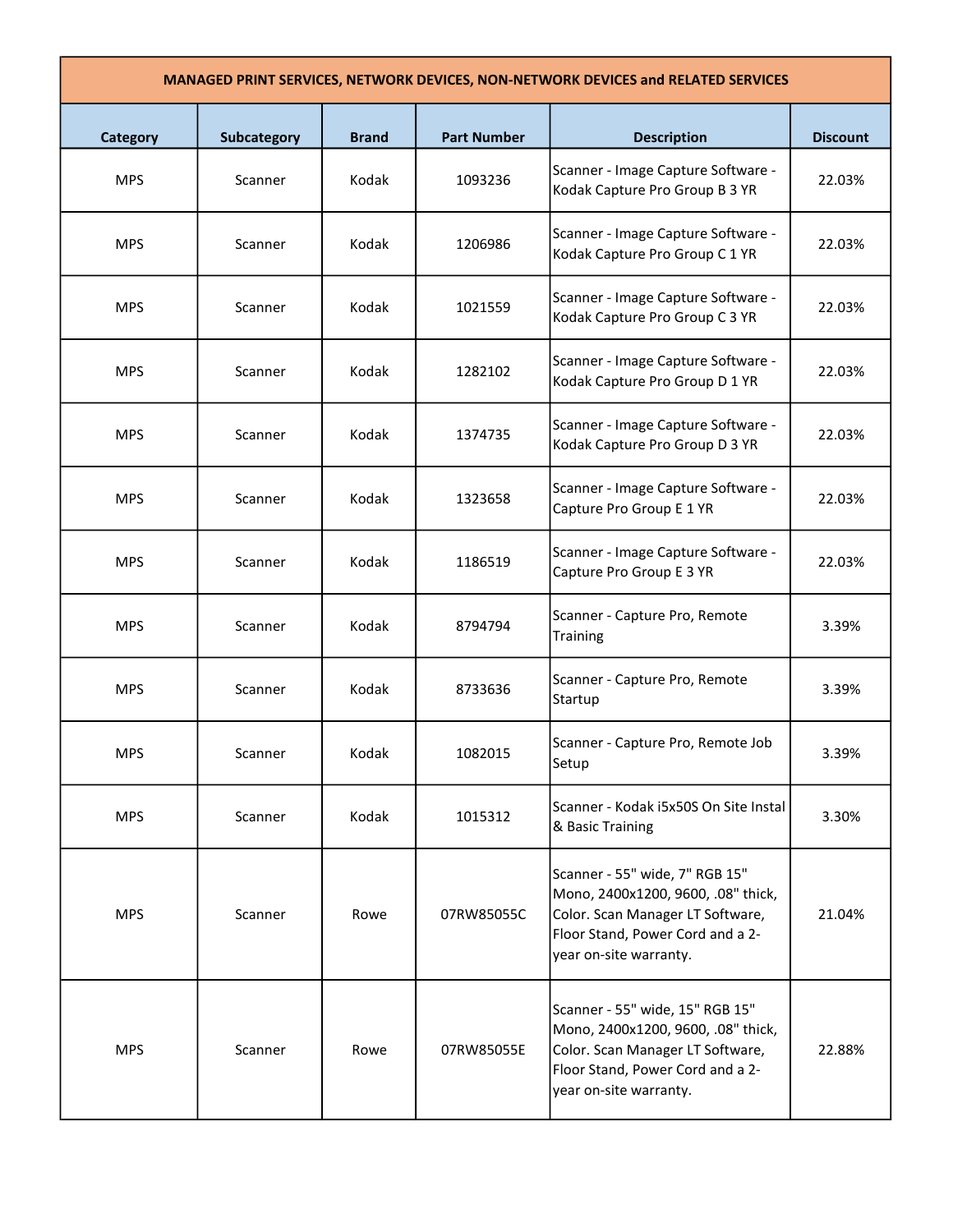| MANAGED PRINT SERVICES, NETWORK DEVICES, NON-NETWORK DEVICES and RELATED SERVICES |                    |              |                    |                                                                                                                                                                               |                 |  |
|-----------------------------------------------------------------------------------|--------------------|--------------|--------------------|-------------------------------------------------------------------------------------------------------------------------------------------------------------------------------|-----------------|--|
| <b>Category</b>                                                                   | <b>Subcategory</b> | <b>Brand</b> | <b>Part Number</b> | <b>Description</b>                                                                                                                                                            | <b>Discount</b> |  |
| <b>MPS</b>                                                                        | Scanner            | Rowe         | 07RW85T55C         | Scanner - 55" wide, 7" RGB 15"<br>Mono, 2400x1200, 9600, scans 1.18"<br>thick, Color. Scan Manager LT<br>Software, Floor Stand, Power Cord<br>and a 2-year on-site warranty.  | 22.98%          |  |
| <b>MPS</b>                                                                        | Scanner            | Rowe         | 07RW85T55E         | Scanner - 55" wide, 15" RGB 15"<br>Mono, 2400x1200, 9600, scans 1.18"<br>thick, Color. Scan Manager LT<br>Software, Floor Stand, Power Cord<br>and a 2-year on-site warranty. | 23.07%          |  |
| <b>MPS</b>                                                                        | Scanner            | Rowe         | 07RW85060C         | Scanner - 60" wide, 7" RGB 15"<br>Mono, 2400x1200, 9600, .08" thick,<br>Color. Scan Manager LT Software,<br>Floor Stand, Power Cord and a 2-<br>year on-site warranty.        | 23.24%          |  |
| <b>MPS</b>                                                                        | Scanner            | Rowe         | 07RW85060E         | Scanner - 60" wide, 15" RGB 15"<br>Mono, 2400x1200, 9600, scans .08"<br>thick, Color. Scan Manager LT<br>Software, Floor Stand, Power Cord<br>and a 2-year on-site warranty.  | 23.31%          |  |
| <b>MPS</b>                                                                        | Scanner            | Rowe         | 07RW85T60C         | Scanner - 60" wide, 7" RGB 15"<br>Mono, 2400x1200, 9600, 1.18" thick,<br>Color. Scan Manager LT Software,<br>Floor Stand, Power Cord and a 2-<br>year on-site warranty.       | 23.38%          |  |
| <b>MPS</b>                                                                        | Scanner            | Rowe         | 07RW85T60E         | Scanner - 60" wide, 15" RGB 15"<br>Mono, 2400x1200, 9600, scans 1.18"<br>thick, Color. Scan Manager LT<br>Software, Floor Stand, Power Cord<br>and a 2-year on-site warranty. | 23.44%          |  |
| <b>MPS</b>                                                                        | Scanner            | Rowe         | 07RW85044C         | Scanner - 44" wide, 7" RGB 15"<br>Mono, 2400x1200, 9600, .08" thick,<br>Color. Scan Manager LT Software,<br>Floor Stand, Power Cord and a 2-<br>year on-site warranty.        | 18.07%          |  |